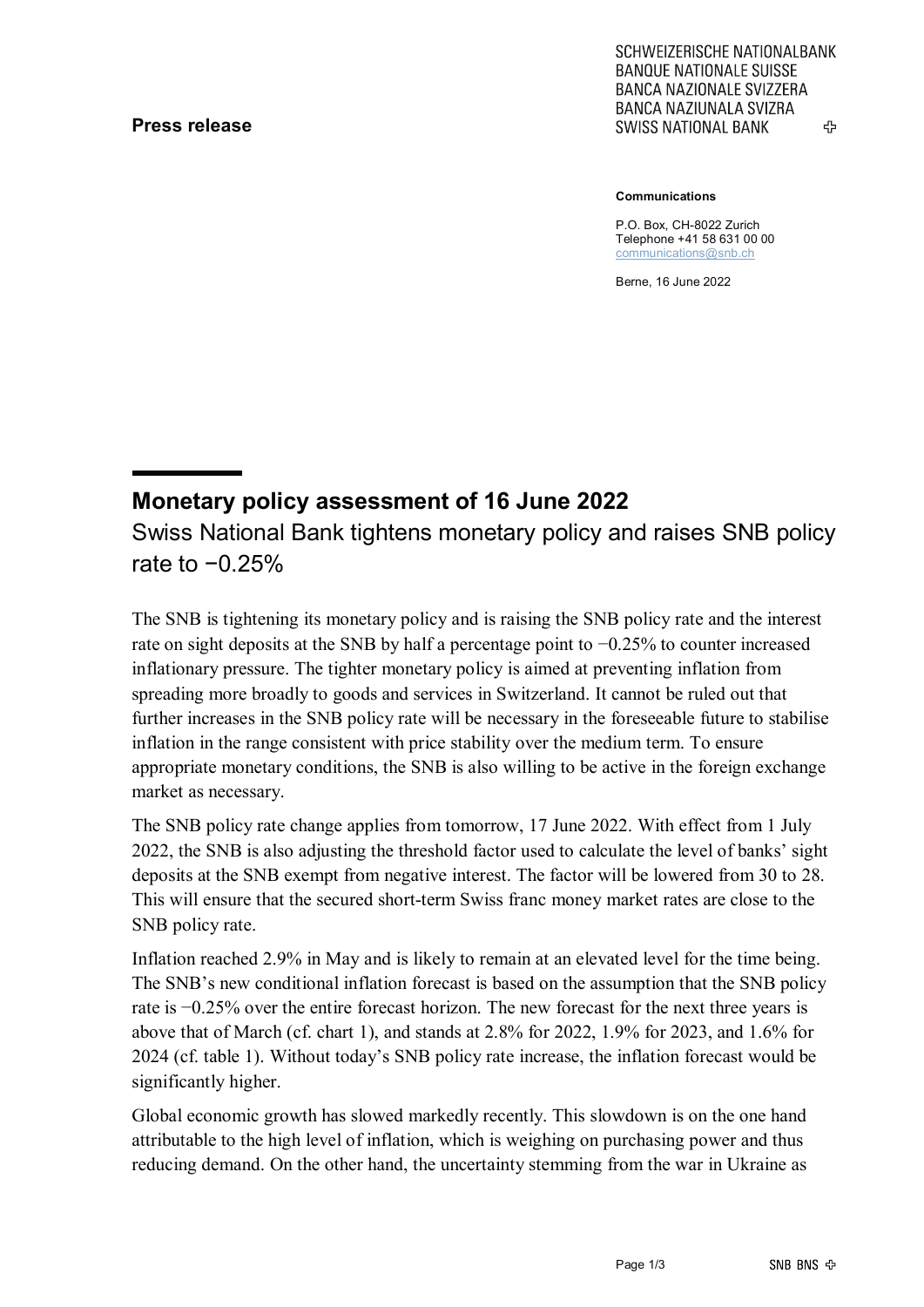#### **Press release**

well as the coronavirus lockdowns in China are curbing the development of the global economy.

Since March, there has been a further considerable and broad-based increase in inflation in many countries. The war in Ukraine has been a significant factor here, too, in that the prices of many commodities have risen as a result. In addition, persisting supply bottlenecks have led to further price increases for various goods.

In its baseline scenario for the global economy, the SNB assumes that energy prices will remain high for the time being, but that there will not be an acute energy shortage in the major economic areas. The positive development of the economy should thus continue overall. Owing to the increased prices for energy and food, coupled with the supply bottlenecks, inflation is likely to remain high for some time. However, the importance of these factors should diminish over the medium term. With monetary policy also becoming increasingly tighter in many countries, inflation is likely to gradually return to more moderate levels.

This scenario for the global economy is subject to significant risks. For example, inflation could rise further and thus weigh even more heavily on real incomes and consumer demand. At the same time, high inflation could become entrenched as a result of increased secondround effects, requiring stronger monetary policy responses in other countries. Finally, there are still important downside risks to growth from the war in Ukraine and the pandemic.

The Swiss economy has continued the favourable development it has shown since the beginning of the year. After modest growth in the fourth quarter of 2021, GDP increased by just under 2% in the first quarter of this year. The signals remain positive for the current quarter. The situation on the labour market has also continued to improve.

The war in Ukraine has thus far had comparatively little adverse impact on economic activity in Switzerland. The effect has been most clearly felt in the higher energy prices and in the supply bottlenecks.

For 2022, the SNB still anticipates GDP growth of around 2.5%. Unemployment is likely to remain low. This favourable forecast is based, among other things, on the assumption that the global economy continues to grow and that the war in Ukraine does not escalate further.

The forecast for Switzerland, as for the global economy, is subject to large risks. If the energy supply in Europe were to be adversely affected, this could have a serious impact on the Swiss economy. The global supply bottlenecks and further increases in commodity prices could also slow growth. Furthermore, a resurgence of the coronavirus pandemic cannot be ruled out.

Mortgage lending and residential property prices have risen further in recent quarters. The SNB will continue to monitor developments on the mortgage and real estate markets closely.

More detailed information on the monetary policy decision can be found in [Thomas Jordan's](https://www.snb.ch/en/mmr/speeches/id/ref_20220616_tjn/source/ref_20220616_tjn.en.pdf)  [introductory remarks,](https://www.snb.ch/en/mmr/speeches/id/ref_20220616_tjn/source/ref_20220616_tjn.en.pdf) available from 10 am. [Fritz Zurbrügg's remarks f](https://www.snb.ch/en/mmr/speeches/id/ref_20220616_zur/source/ref_20220616_zur.en.pdf)ocus on developments in the area of financial stability, while [Andréa Maechler's remarks a](https://www.snb.ch/en/mmr/speeches/id/ref_20220616_amr/source/ref_20220616_amr.en.pdf)ddress the situation on the financial markets.